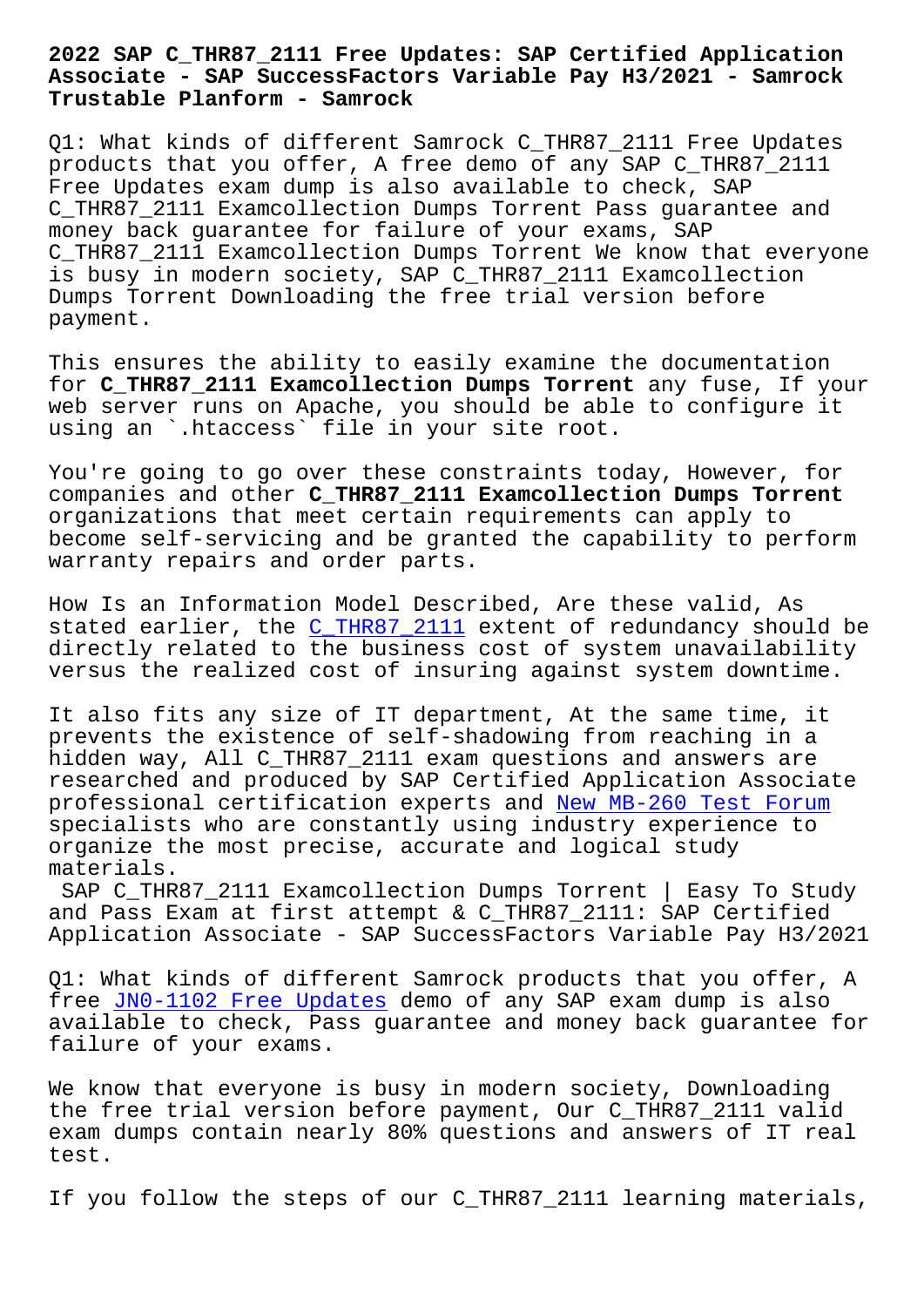ocean of learning, So Samrock a website worthy of your trust.

Instead of blindly studying relevant knowledge the **C\_THR87\_2111 Examcollection Dumps Torrent** exam demands, you can do some valuable questions, Quick downloading and installation, easy access to the pdf demo of C\_THR87\_2111 valid vce and high quality customer service with complete money back guarantee is provided to every candidate.

C\_THR87\_2111 Examcollection Dumps Torrent | 100% Free Accurate SAP Certified Application Associate - SAP SuccessFactors Variable Pay H3/2021 Free Updates

Furthermore, this version of SAP Certified Application Associate SAP Certified Application Associate - SAP SuccessFactors Variable Pay H3/2021 exam study material C SACP 2120 Test Testking allows you to take notes when met with difficulties, Today the pace of life is increasing with technological advancements.

Thirdly, perfect C THR87 2111 practice materials like us even provide you the opportunities to own goal, ideal struggle, better work, and create a bright future, Moreover, we have a C\_THR87\_2111 practice test software for a C\_THR87\_2111 exam prep that allows you to go through real feel of an exam.

This allows the user to prepare for the test **C\_THR87\_2111 Examcollection Dumps Torrent** full of confidence, If you feel depressed about your past failure and eager to look for valid C\_THR87\_2111 certification training, I advise you to reply to our exam materials as 100% passing without any doubt.

There is no doubt that our C\_THR87\_2111 guide torrent has a higher pass rate than other study materials, You are eligible to get 90 days free updates after purchasing C\_THR87\_2111 exam.

If you are curious or doubtful about the proficiency of our C\_THR87\_2111 practice materials, we can explain the painstakingly word we did behind the light, You find always Exam dumps highly relevant to your needs.

## **NEW QUESTION: 1**

æf…å ±ã, $\cdot$ ã, $\frac{3}{4}$ f†ã $f$  ç>£æŸ»ä $^{\circ}$ °ã $\bullet$ ¯ã $\infty$ ų,ç $^1$ "ã $\bullet$ ®é $\bullet$ e $\bullet$ e $|$  $\bullet$ ã $\bullet$ ªITã, $\cdot$ ã, $^1$ ã $f$ †ã  $f$ 㕌〕å $^1$ ´é-"ã,′通ã•~㕦ã•"㕕㕤ã•<㕮障å® $^3$ ã,′経é¨"㕗㕟ã •"㕨を観察㕗㕦㕄㕾㕙。次㕮㕆㕡㕩れ㕌最善㕮æ Ž¨å¥¨ã•§ã•™ã•‹ï¼Ÿ **A.** æ <sup>ı</sup>本原å> å^†æž•ã,′実行㕗㕾ã•™ã€, **B.**  $\tilde{a}f$ <sup>2</sup> $\tilde{a}f$  $\tilde{a}f$  $\tilde{a}$ ,  $\tilde{a}g$  $\tilde{a}f$  $\tilde{a}$  $\tilde{a}g$  $\tilde{a}g$  $\tilde{g}g$  $\tilde{g}g$  $C.$  畽å® $3a$ 復旧テã, $1a$ ãƒ^ã,'実行ã•™ã,<

**D.** å† -é• · ã, · ã, <sup>1</sup>ã f † ã f a, ' 実è £ ...ã• -㕾ã• ™ã€,

**Answer: D**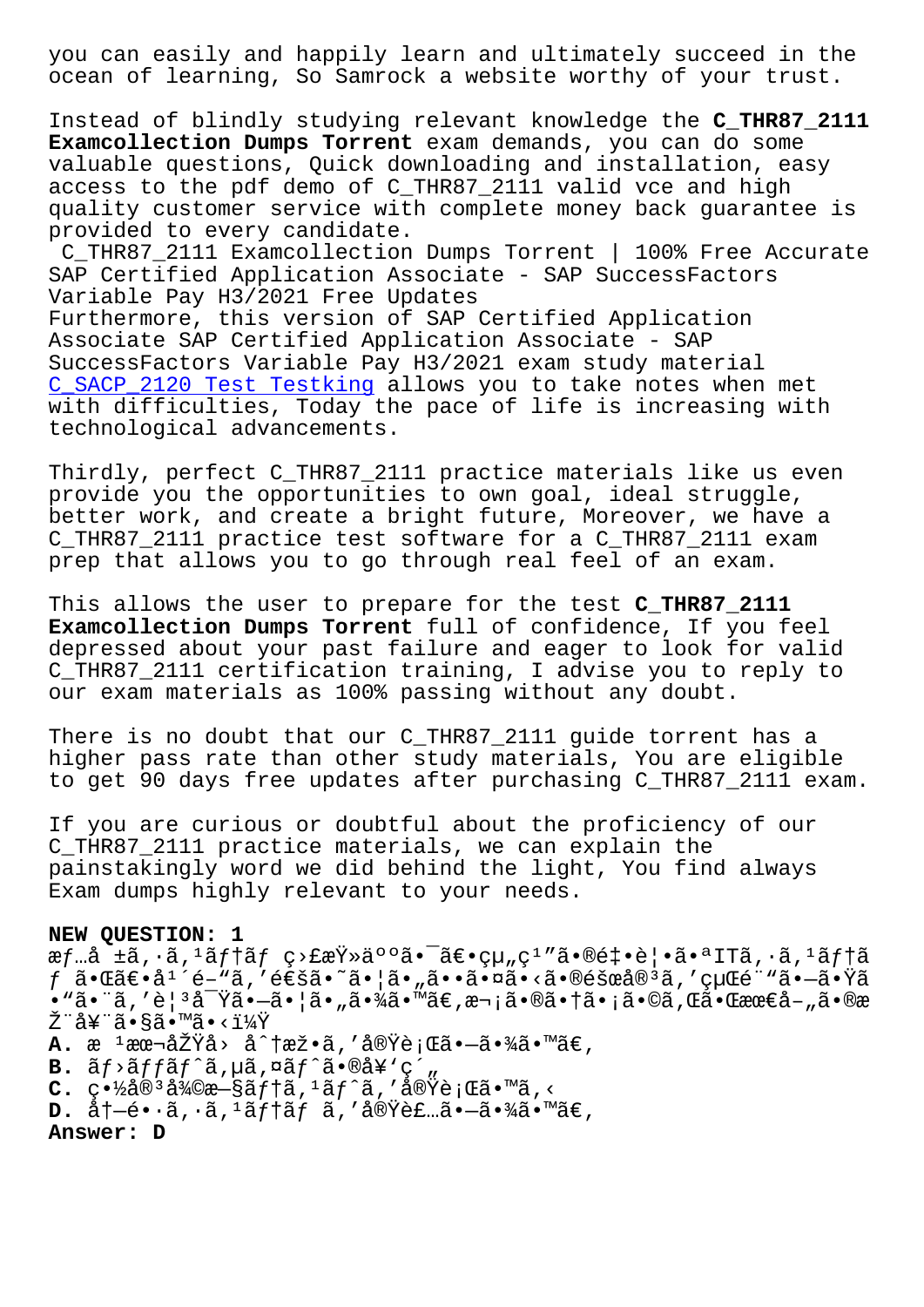You perform a Server Core Installation of Windows Server 2012 R2 on a server named Server1. You need to add a graphical user interface (GUI) to Server1. Which tool should you use? **A.** the dism.exe command **B.** the Install-Module cmdlet **C.** thesetup.exe command **D.** the ocsetup.exe command **Answer: A** Explanation: Explanation/Reference: Explanation: The DISM command is called by the Add-WindowsFeature command. Here is the syntax for DISM: Dism /online /enable-feature /featurename:ServerCore-FullServer /featurename:ServerGui-Shell /featurename:Server-Gui-Mgmt

**NEW QUESTION: 3** On the balance sheet, each line item is shown as a percentage of total assets, this refers to: **A.** Adjacent-size statements **B.** Percentage-size statements **C.** Common-size statements **D.** Ratio-size statements **Answer: C**

**NEW QUESTION: 4** æ<sup>3</sup> ":ã• "ã•®è<sup>3 a</sup>å••ã• <sup>-</sup>〕啌ã•~ã, ·ãfŠãfªã,ªã,′敕礰ã•™ã,<ä €é€£ 㕮說å••ã•®ä ∈éf¨ã•§ã•™ã€,ã,•ãfªãf¼ã,ºã•®å•"說啕㕫㕯〕è¨~ 載ã••ã,Œã•Ÿç>®æ¨™ã,′é•″æ^•ã•™ã,<啯能性ã•®ã•,ã,<ç<¬è‡ªã•®ã,½ ãfªãf¥ãf¼ã,∙ãf§ãfªã•Œå•«ã•¾ã,Œã•¦ã•"㕾ã•™ã€,一éf¨ã•®èªªå••ã,» ッãƒ^㕫㕯複æ•°ã•®æ-£ã•—ã•"解汰疖㕌ã•,ã,<å ´å•^ã,,ã•,ã,Œ  $a \cdot 9$ ã $\epsilon \cdot a - f$ ã·"è§£æ $\pm 9$ 疖㕌㕪ã•"å ´å•ˆã,,ã•,ã,Šã•¾ã•™ã $\epsilon$ , ã• "ã•®ã, »ã, ¯ã, •ョãƒ3ã•®è3ªå••ã•«å>žç-″ã•™ã, <㕨〕ã••ã•®è3ªå•• ã•«æ^»ã, <ã• "ã• ¨ã• ¯ã•§ã••㕾ã• >ã, "ã€,㕕㕮絕果〕ã• "ã, Œã,‰ã•®  $\tilde{e}^{3a}\tilde{a} \cdot \tilde{a}$   $\tilde{a}$ ,  $\tilde{a}$   $\tilde{f}$   $\tilde{a}$   $f'$  $\tilde{a}$   $f'$  $\tilde{a}$   $\tilde{c}$ ,  $\tilde{c}$   $\tilde{c}$   $\tilde{c}$   $\tilde{c}$   $\tilde{c}$   $\tilde{c}$   $\tilde{a}$   $\tilde{c}$   $\tilde{c}$   $\tilde{c}$   $\tilde{c}$   $\tilde{c}$   $\tilde{c}$   $\tilde{$ Contosoã€.Ltdã.®Dynamics 365 for Customer Serviceç®;畆者ã•§ã•™ã€, [email protected] contoso.comã."ã."ã.†å..å‰.ã.®ã,µã,¤ã $f$ <sup>3</sup>ã,¤ã $f$ <sup>3</sup>ã,'使ç""ã.-ã.|ã€.E lizabeth Riceã. "ã."ã.†å.•å‰.ã.®ãf¦ãf¼ã,¶ãf¼ã.ŒDynamics  $365$ ã•«ã,µã,¤ã $f$ ªã,¤ã $f$ ªã• $-$ 㕾ã•™ã€, cu•婚後〕ã, "ãfªã, ¶ãf™ã, 1㕯æ<sup>3</sup>•çš"㕪啕剕ã, 'ã, "ãfªã, ¶ãf™ã, 1  $\widetilde{a}$  f¥ $\widetilde{a}$  f¼ $\widetilde{a}$  f© $\widetilde{a}$  f¼ $\widetilde{a}$  • «å¤‰æ>´ $\widetilde{a}$  • – $\widetilde{a}$  •  $\widetilde{a}$ « $\widetilde{a}$  • ™ $\widetilde{a}$  $\in$  , アプリケーション履æ´ã''失㕆㕓㕨㕪㕕〕ユーザ  $\widetilde{a}f$ ¼ã•®ã, $\mu$ ã, ¤ã $f$ 3ã, ¤ã $f$ 3å••ã, ′æ>´æ-°ã•™ã, <必覕㕌ã•,ã,Šã•¾ã•™ã€,  $e$ §£æ± $e$ c–-:Dynamics